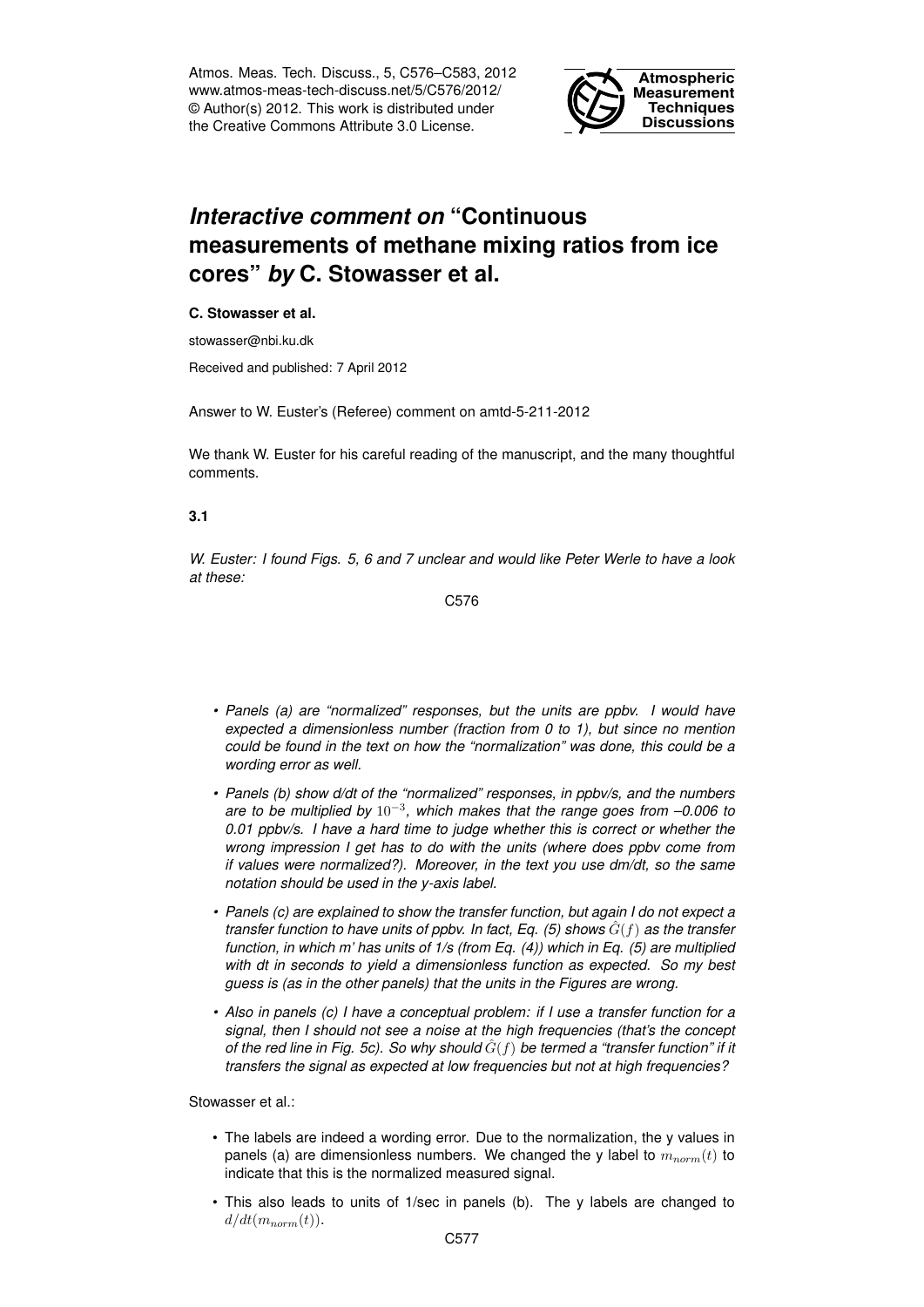- Yes, also in panel (c) the y values are dimensionless. We changed the label to abs( $\hat{G}(f)$ ).
- In panels (c) we show two transfer functions. The red line represents the transfer function of the modeled, noise-free signal (from the cdf fit to the normalized step). The black line represents the transfer function of the measured, noisy signal.

Due to the noise in the measurements, we cannot distinguish patterns in the measured signal that are hidden in the noise. This also shows up in the transfer function of the measured signal (black line), where frequencies of the noise are blown up (the high frequencies). True patterns in the measured signal with frequencies comparable to, or smaller than the noise frequencies can therefore not be detected without applying deconvolution techniques to the data.

*P. Werle added the following to this comment: When looking at Fig 7c at the light grey transfer function, there seems to be a "noise floor" at* 10−<sup>2</sup> *, which is white, i.e. frequency independent and therefore flat. In contrast in figure 5c/6c, the noise floor is "pink", i.e. frequency dependent and increasing. This should be discussed.*

Stowasser et al.: The noise floor in the transfer function of the modified analyzer plus front-end in Fig.5c and 6c is frequency dependent and increases with noise. It looks like blue (violet) noise since it roughly scales with f in the transfer function.

In Fig.7c we see a white noise floor in the transfer function of the original analyzer. Unfortunately, we cannot see the noise floor of the transfer function of the modified analyzer, because we are limited by the sampling rate. Hence we cannot determine whether the origin of the violet noise floor lies in the modified analyzer or the front-end of the experimental setup.

C578

As we cannot determine the origin of the different noise floor, we decided to mention only the observation in the revised manuscript on p.24:

"For frequencies larger than ca. 0.01  $s^{-1}$  the transfer function of the original analyzer shows flat (white) noise, which is independent of frequency (green squares in Fig.7c). However, the transfer function of the modified analyzer plus front-end shows frequency-dependent noise (Fig.5c and Fig.6b). For frequencies f larger than ca. 0.01  $s^{-1}$  the transfer function scales approximately with f. We cannot determine whether the cause of this noise behavior lies in the modified analyzer or the front-end."

*P. Werle: Also there is a change from frequency 1/s in fig 5/7 to wavenumber 1/cm in fig 6. It may be useful to harmonize this as the "time constant" (*. . .*kyr BP) may also be reflected in the Fourier time domain.*

Stowasser et al.: To maintain consistency throughout the figures, we changed the bottom x-axis in Fig. 6 to time (A) and frequency (B). We added a second x-axis on top showing distance (A) and wavenumber (B).

We decided to use distance/wavenumber in Fig.6 for the following reason: Most researchers, who measure gases from ice cores, state their measurement resolution in cm. By using distance and wavenumber in Fig.6 we like to make it easier for those scientist to compare the measurement resolution to their own system. We state on p.230, l.22-23 how we convert from measurement time to measurement distance.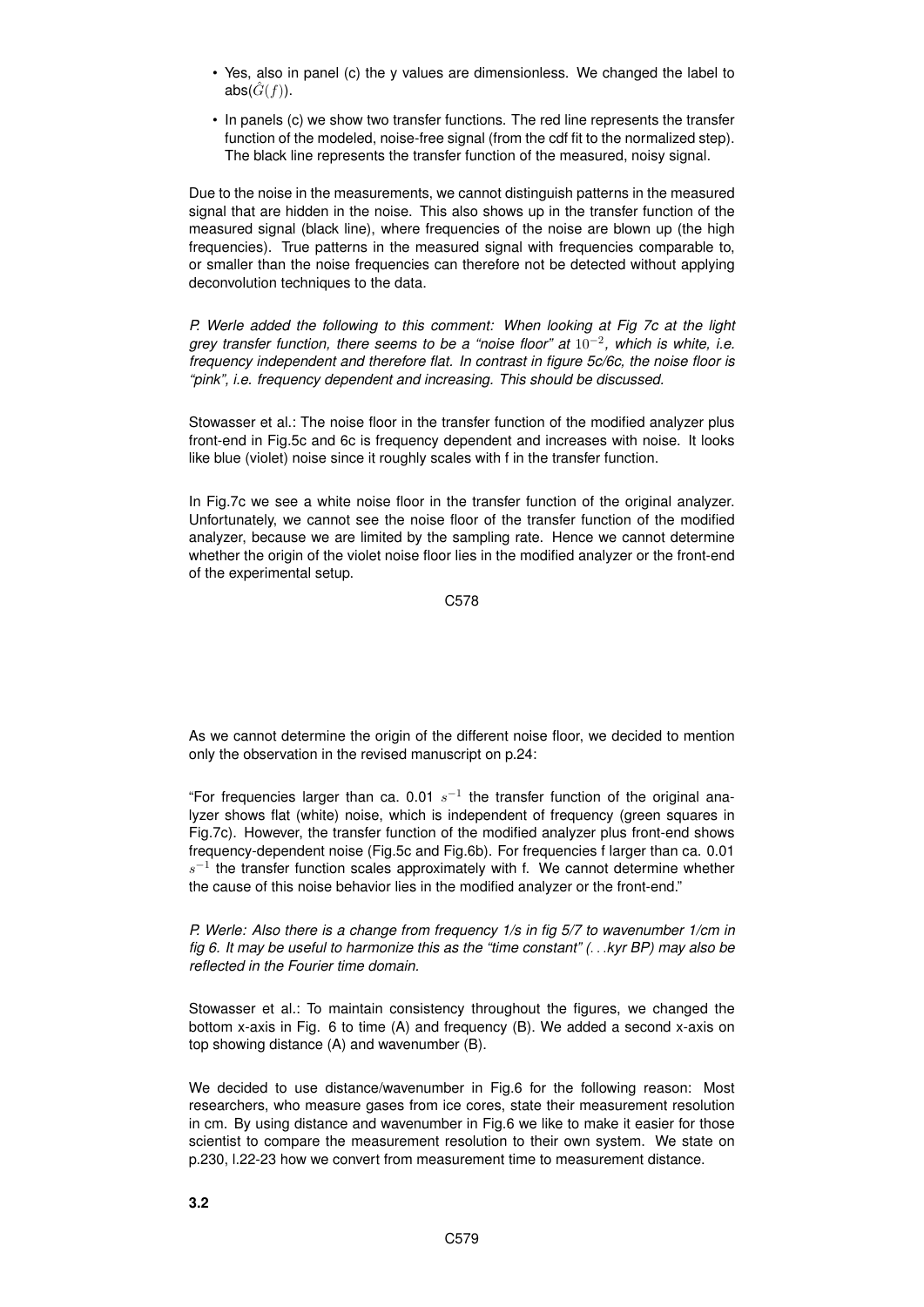*W. Euster: In my understanding the dimensions and configuration of the hydrophobic membrane module are a key element for the performance of such a device. However, the authors only sloppily write "The performance of the gas extraction module depends on the pressure gradient over the hydrophobic membrane." (p. 215, l. 21–22). I'd appreciate if you could elaborate in more detail which considerations in your set-up let to a selection of a 0.5x1 (units?) MicroModule.*

Stowasser et al.: We choose the MicroModule 0.5"x1" (the units are inches, included in revised manuscript) for gas extraction since it was the smallest gas extraction module we found on the market. The 0.5"x1" type is designed to degas a water stream of 30 mL/min and is therefore in best agreement with our system requirements. Moreover, we chose the smallest module to minimize internal sample dispersion. Laboratory tests showed, that the MicroModule extracts all bubbles from the sample stream of 3.2 mL/min (ca. 50% air by volume) at the given pressure gradient of 300 mbar across the membrane.

We added the following information on page 215, l.18: "With its internal volume of 5.4 mL, the MicroModule is small compared to other commercial systems for gas extraction and well-suited to degas small sample streams."

And on page 216 l.5: "This results in a pressure gradient of approximately 300 mbar across the hydrophobic membrane of the module, which is sufficient to extract all visible air from the sample stream."

We also estimated the amount of dissolved methane molecules (see answer to Referee #2). In the paper on p.9 we refer to this estimation. We decided to refer to

C580

the estimation instead of including it into the paper, since it is more like supplementary information and will disturb the fluency of reading, if included in the paper.

## **3.3**

*W. Euster: You mention several times that the commercially available analyzer measures CH4|CO2|H2O, but you never explain why you still want to have a Nafion drier in the line which may simply smear out your signal. Or does the instrument not correctly correct for H2O effects without the Nafion drier? Please elaborate.*

Stowasser et al.: Indeed, the instrument does not correct for  $H_2O$  effects. Especially under high water vapor concentrations, as we find after the wet gas extraction technique, the absorption feature of  $H_2O$  overlaps with the absorption feature of  $CH<sub>4</sub>$  that is used for mixing ratio analysis. A detailed description of this correction can be found in the "Water vapor correction white paper" by C. Rella (2012) (http://www.picarro.com/gas\_analyzers/co2\_ch4\_h2o). We did not want to add a  $H_2O$ correction step with additional uncertainties to our data analysis, and instead decided to dry the sample.

We added the following sentence in Section 2.1. Experimental setup description (p.216, l.8) and added the corresponding reference: "By drying the sample, an otherwise necessary water vapor correction can be avoided (for more details about the water vapor correction see Rella, 2010)."